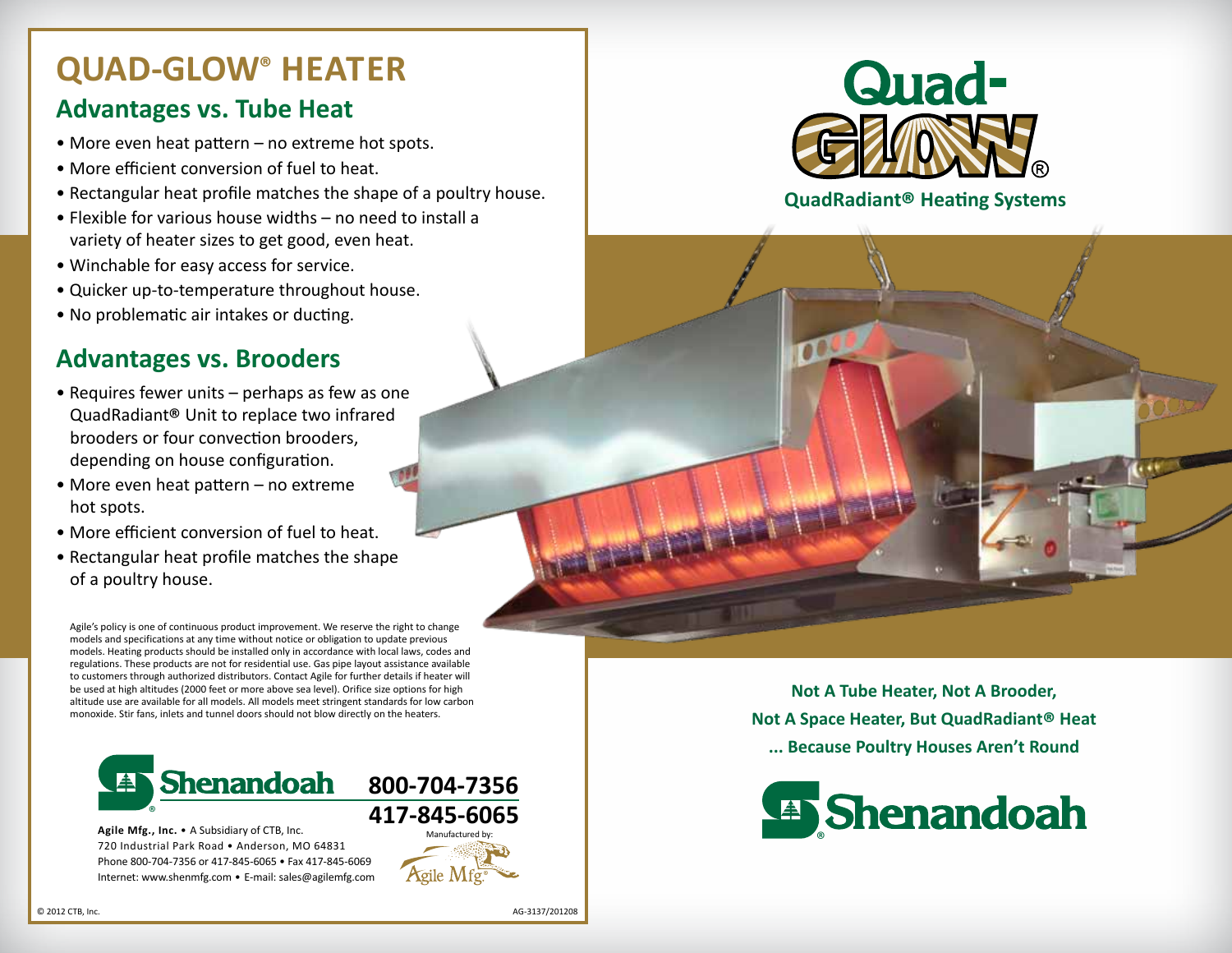# **Fuel Cost Savings**

### **Performance Efficiency**



Quad-

- Requires fewer units and less run time to heat a typical house.
- Uses fuel more efficiently by converting more of the thermal capacity of the gas to infrared heat and transfer ring more of that heat to the floor.
- Infrared transmission of heat efficiently warms floors and birds without the need to "superheat" the air.
- High-pressure models use small gas piping making retro fits more cost-efficient.
- Quicker up-to-temperature warming reduces time and energy costs before chick placement.

*Based on 2009-2010 case studies, QuadRadiant* **®** *Heat can save 20% in fuel costs over brooder heat and 15% over tube heat.\**

#### *Case Study Results*

At Farm C, first flock fuel savings comparing brooder to QuadRadiant ® Heater saw a savings in fuel of over 25%. Last flock savings during the winter saw a savings of 20.4% over conventional brooders.\*

\*Results may vary depending on house construction and other factors.



# **What Growers Are Saying About Their Fuel Savings**

"I had [QuadRadiant Heaters] installed two years ago when I retrofitted my poultry houses. I was told then to expect about a 30% gas savings. At that time, I was spending \$22,000 - \$24,000 a year on propane to heat my three [40 x 400] houses. I now have had two years with less than \$12,000 a year in gas consumption. Thanks to your heaters, a little extra insulation, and a solid north sidewall, I have seen 50-55% savings, and *an extra \$10,000 per year in my pocket*. I can't begin to tell you how much of an impact that has made to my farm budget.

I also am still convinced that the square heat pattern the heaters put out is second to none. Purchasing your heaters was a decision that has made a positive impact to my farm. Thank you again for your great radiant heaters!"

> Jon Bennett Lewisville, Arkansas

#### **About Radiant Heat**

**Radiant heat** is like the sun's heat and is transferred by infrared heat waves. It is very efficient because it does not heat the building's air in order to heat the objects in the building. Instead, infrared waves heat the objects they are directed toward. In the case of a radiant heater, the heat waves

emitting from the heater's glowing surface heat the birds and the litter. A small amount of convection heat is also produced.





*Warms floor*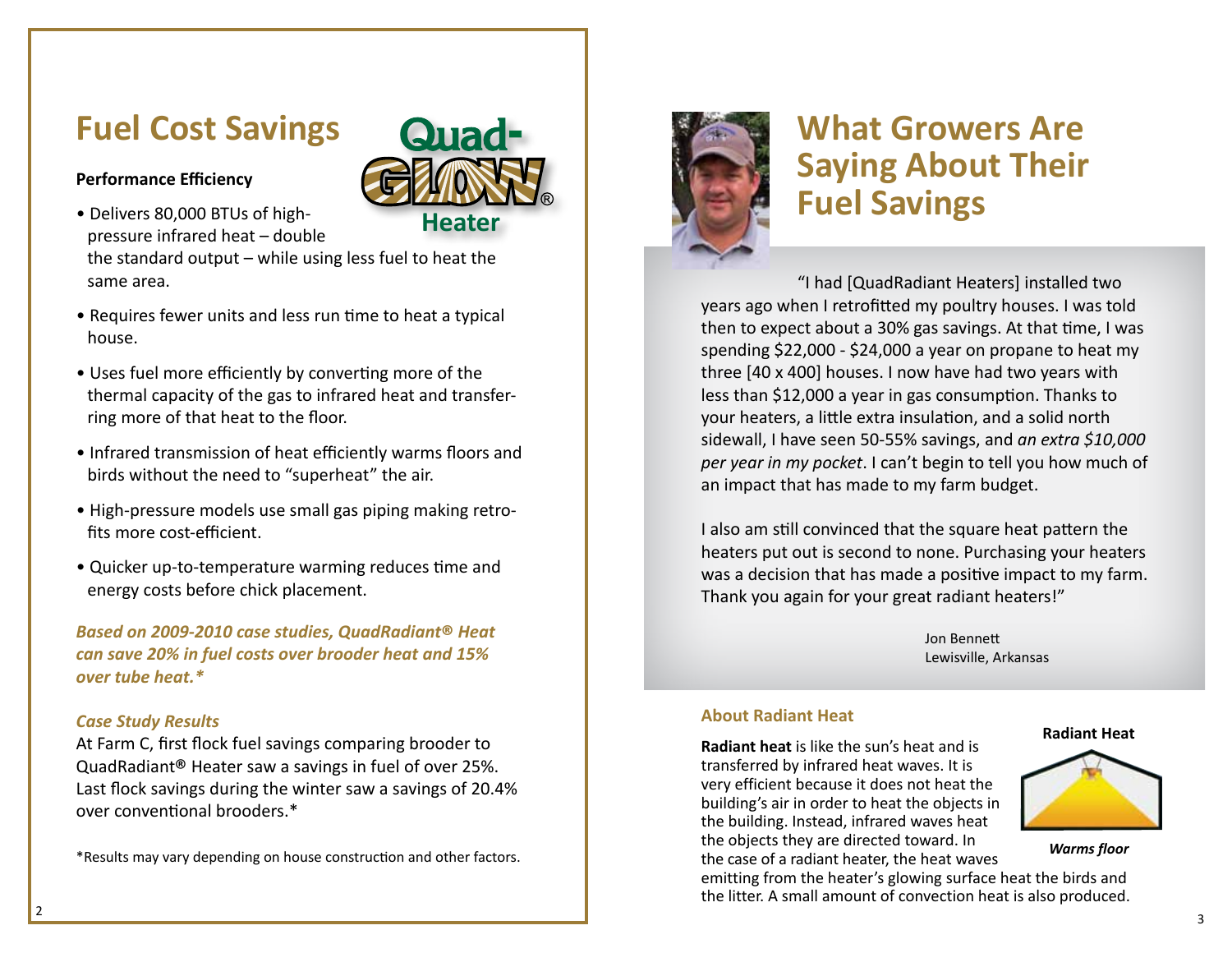

# **Better Bird Environment Improved Mortality Rates**

*Diagram shows heat pattern from QuadRadiant*® *Heaters.\*\**

#### **Great Chick Starts**

- QuadRadiant® Heat penetrates the litter and warms it to the desired temperatures, reducing ammonia production.
- Reduced ammonia requires less exhaust, thus less fan run time. Fans can be set to minimum ventilation guidelines, saving energy and allowing maximum run-time efficiency of both heaters and fans.
- Chicks tend to move from wall to wall to find their individual comfort zones throughout the brood chamber, allowing maximum utilization of feed and water.
	- ° **Improved Flock Performance**
	- ° **Better Feed Conversion\***

*Grower Testimonial*

**"The houses with the Quads are the driest houses I have ever seen after a flock of birds."**

#### *Case Study Results*

**At Farm B, there was a 28.3% better mortality rate for the QuadRadiant**® **House over these two flocks.\***

\*Based on 2009-2010 case studies. Results may vary depending on house construction and other factors.

*ABOVE: Broad yellow comfort zone (approximately 85 to 100 degrees Fahrenheit) and green band at perimeter of comfort zone (approximately 80 to 85 degrees Fahrenheit) allow birds to choose their area of greatest comfort.*



*The special shape of Shenandoah's QUAD-GLOW® Heater reflects heat in a wide pattern 30 x 40 feet to 40 x 60 feet.*

- **1.** Rectangular, house-shaped heat patterns from QuadRadiant® Heaters are even and match the rectangular shape of a poultry house.
- **2.** More even heat patterns result in a larger comfort zone for birds and save fuel (hot spots waste fuel).

*\*\*Actual house temperatures may vary depending on house type and installation.*